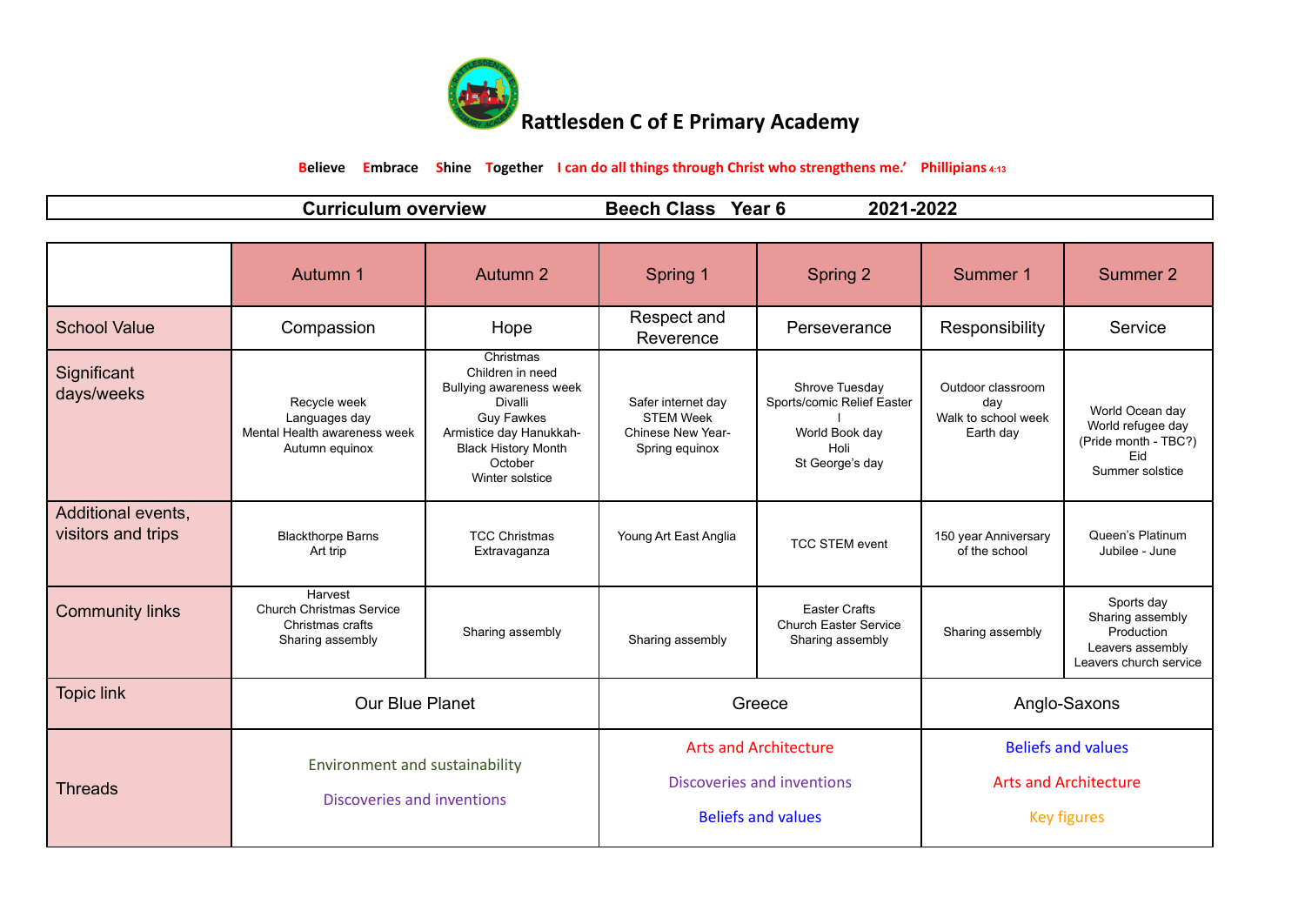|                    | <b>Subject areas</b>                                          |                    |                                                              |                                                                                                   |                                                                     |                              |
|--------------------|---------------------------------------------------------------|--------------------|--------------------------------------------------------------|---------------------------------------------------------------------------------------------------|---------------------------------------------------------------------|------------------------------|
|                    | Autumn 1                                                      | Autumn 2           | Spring 1                                                     | Spring 2                                                                                          | Summer 1                                                            | Summer 2                     |
|                    | River Boy (Tim Bowler)                                        |                    |                                                              | Clockwork                                                                                         |                                                                     | <b>Play Scripts</b>          |
|                    | Holes (Louis Sachar)                                          |                    | The Girl of Ink and Stars                                    |                                                                                                   | Skellig                                                             |                              |
| <b>Books/texts</b> | First News + comprehension                                    |                    | First News + comprehension                                   |                                                                                                   | First News + comprehension                                          |                              |
|                    | Non-chronological reports                                     | <b>Diaries</b>     | Fact files                                                   |                                                                                                   | Writing, reading &                                                  | Class Play and               |
| English            | Biography                                                     | Persuasive letters | Newspaper Reports                                            | Information text                                                                                  | performing play<br>scripts                                          | <b>Transition Projects</b>   |
|                    | Descriptive writing                                           |                    | <b>Traditional tales</b>                                     | Descriptive writing                                                                               | Poetry                                                              |                              |
|                    | Spelling- Jane Considine- Year 6 Scheme<br><b>Handwriting</b> |                    |                                                              |                                                                                                   |                                                                     |                              |
|                    | Number- Place Value                                           |                    | Number: Decimals                                             |                                                                                                   |                                                                     |                              |
|                    | Number-Addition and Subtraction                               |                    | Number: Percentages                                          |                                                                                                   | <b>Statistics</b>                                                   |                              |
| <b>Maths</b>       | Number multiplication and Division                            |                    | Number: Algebra                                              |                                                                                                   | Geometry: Properties of Shape                                       |                              |
|                    | Number: Fractions                                             |                    | Measurement: Converting Units; Perimeter, area<br>and Volume |                                                                                                   | Consolidation and themed projects                                   |                              |
|                    | Geometry: Position and Direction                              |                    | Number: Ratio                                                |                                                                                                   |                                                                     |                              |
| Arithmetic         | <b>Arithmetic Practice</b><br>and Times Tables                |                    |                                                              |                                                                                                   |                                                                     |                              |
| Science            | Classification of Living<br><b>Things</b>                     | Light              | Electricity-Adding<br>Components                             | Science Week<br>Exploratorium projects.<br>Animals Including<br>Humans- Health and<br>Circulation | Animals Including<br>Humans- Health<br>and Circulation<br>continued | Evolution and<br>Inheritance |
| <b>RE</b>          | Christianity- Jesus Incarnate                                 | Islam-Tawhid       | Hinduism - Brahman                                           | Buddhism - Triple<br>Refuge                                                                       | Christianity -<br>Resurrection                                      | Humanism-<br>Happiness       |